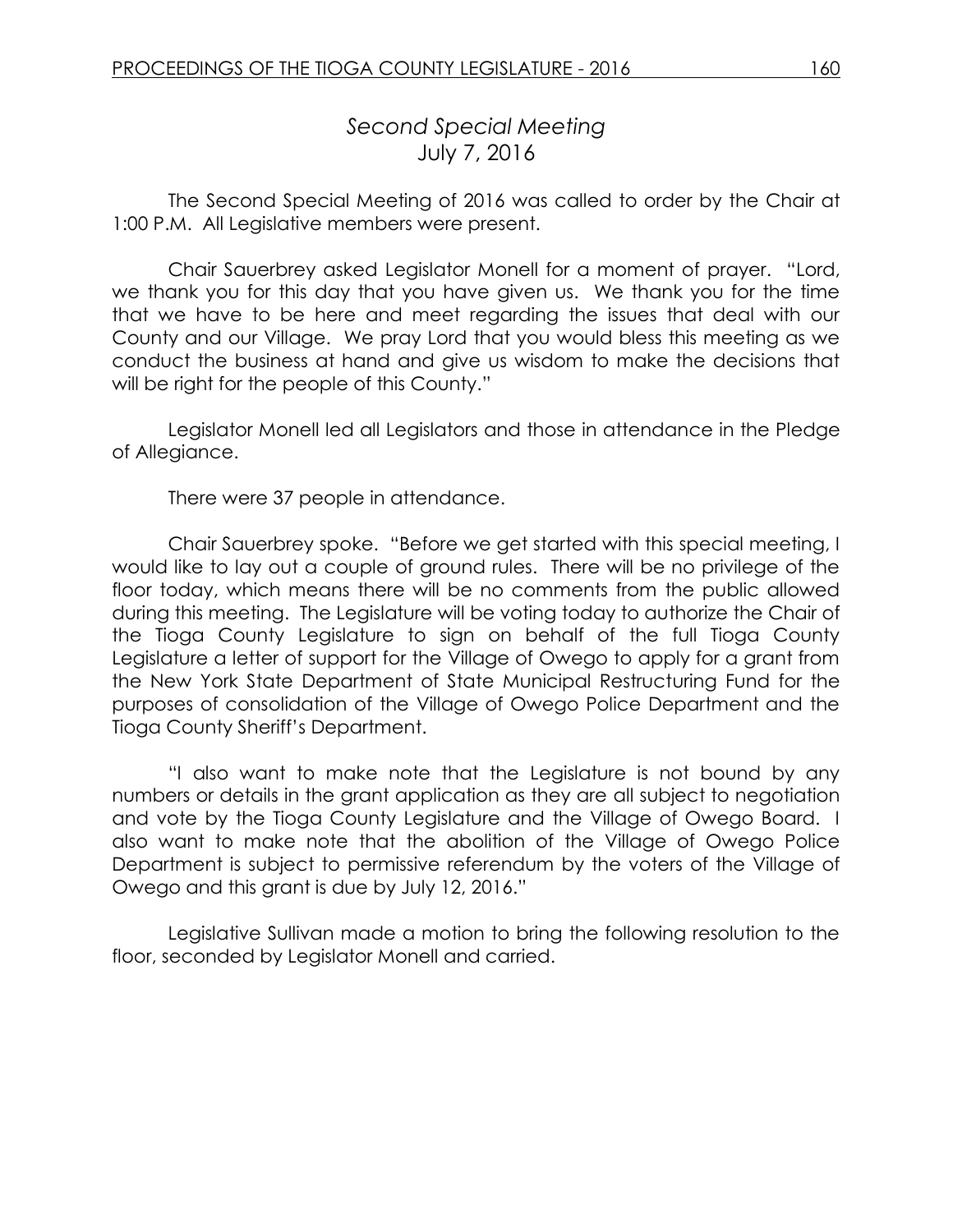*VILLAGE OF OWEGO*

Legislator Sullivan moved for the adoption of the following resolution, seconded by Legislator Hollenbeck.

REFERRED TO: LEGISLATIVE WORKSESSION RESOLUTION NO. 130-16 *AUTHORIZE LETTER OF SUPPORT FOR GRANT APPLICATION BY*

WHEREAS: The Village of Owego is seeking to apply for a grant from the New York State Department of State Municipal Restructuring Fund for the purposes of consolidation of the Village of Owego Police Department and the Tioga County Sheriff's Office; and

WHEREAS: The Tioga County Legislature would like to acknowledge support of the Village of Owego's submission of a grant application; and

WHEREAS: The Tioga County Legislature is not bound by any numbers or details in the grant application as they are all subject to negotiation and vote of the Tioga County Legislature and the Village of Owego Board; and

WHEREAS: The purpose of the grant is to study the viability of the consolidation of the Village of Owego Police Department and the Tioga County Sheriff's Department; and

WHEREAS: The abolition of the Village of Owego Police Department is subject to permissive referendum by the voters of the Village of Owego; and

WHEREAS: Said grant application is due no later than July 12, 2016; therefore be it

RESOLVED: That the Chair of the Tioga County Legislature is hereby authorized to sign, on behalf of the Tioga County Legislature, a Letter of Support, to indicate the support of the Tioga County Legislature of the said grant application by the Village of Owego.

Legislator Mullen spoke. "After much consternation and discussion with many people on this subject, it has boiled down to one thing for me, the Village of Owego residents. The grant application requires that the Village residents vote for it or against it. They are the people that are represented by the Village of Owego Board and the County Legislature. Therefore and for that reason only will I support that we vote for this grant application because if we do not that is not a guarantee to the Village of Owego residents where they will have a say in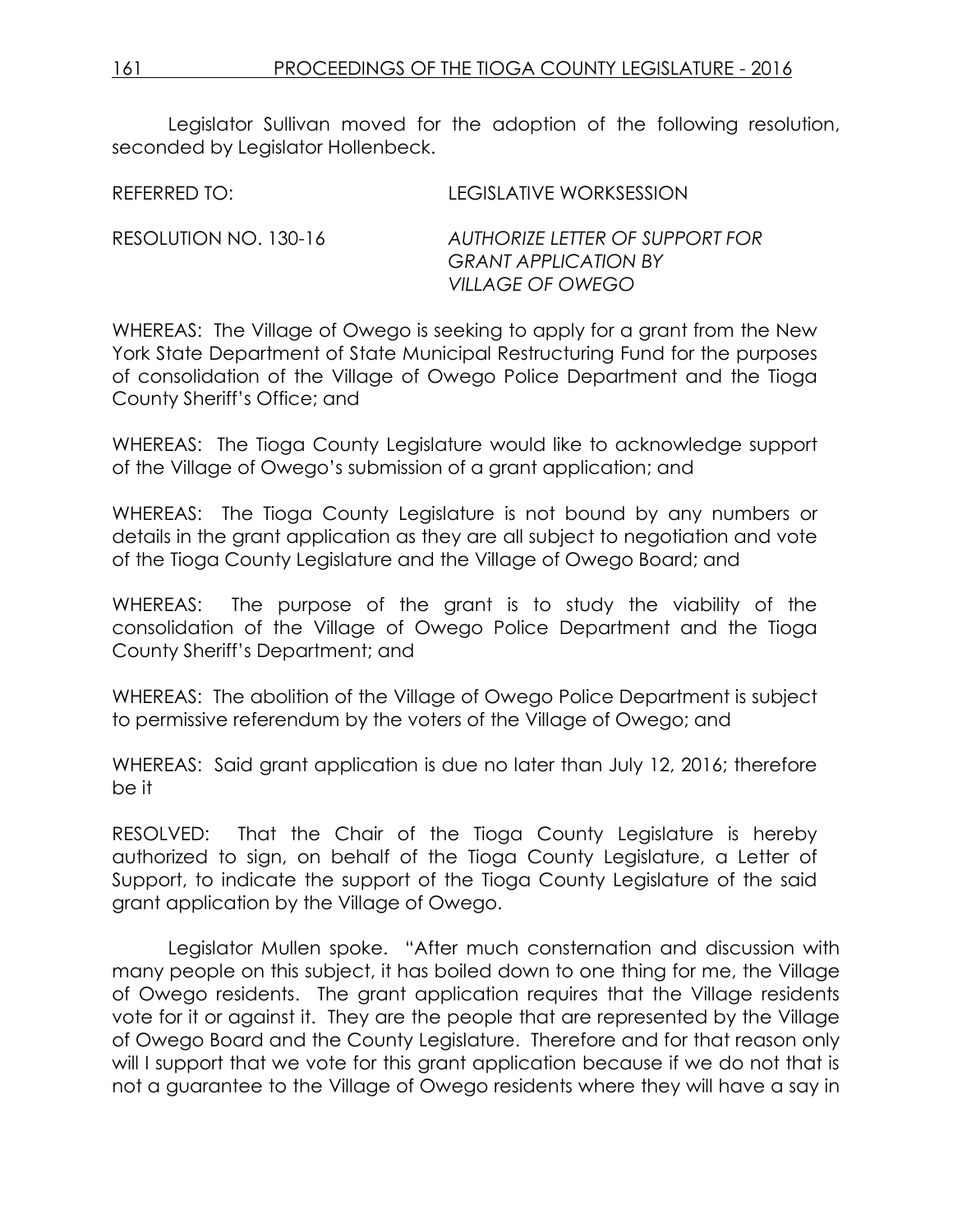this matter. I believe that they should have a say in this matter. It is their Village, their Police Department.

"The only other thing that I would add, in this process this will not cost the County residents one red cent or my vote will be no. The Village of Owego is not going to get a stipend. They have a Police Department or Police services from the County. If they can afford it and pay for it, and it is agreed upon by all parties, then the answer is yes. This is not a vote to get rid of the Police Department. This is a vote to do this properly and put this to bed finally. Yes or no, the people get to say yes or no. You are the ones who pay the taxes in the Village of Owego. The only guaranteed way that the Village residents get a say is to vote yes for this grant application."

Legislator Sullivan spoke. "I have some questions and comments. Do I address either the Village Board or their Attorney, I have a question on a technical matter? It is in regards to the grant itself and it appears that there are two tracks that this grant can take, either a fast track or a venture track. Can someone tell me whether you are going down that venture track or the fast track?

The Village Attorney spoke. "I will respond to that, the Mayor was unable to be here today, so I am going to speak in his absence. You are right, we had those discussions with State officials. There are two different tracks. At this point we have been advised by the State that our project would qualify more for the venture track than the fast track. Whether or not that can change in the future, I do not know, but that will be an ongoing discussion with the State. At this point in time they have advised that we take the so-called venture track."

Legislator Sullivan spoke. "To me that was important because in reading the guidelines it specifies and that track as you know has four phases, and before moving into phase 3 or phase 4 requires resolution of both Legislative bodies. Is that correct as you know it?"

The Village Attorney spoke. "Yes, that is correct and the comments made by Dennis are correct that none of this will be finalized and approved unless it comes back to the County for approval and any kind of municipal agreement. This is an application for grant funding, not approval of a contract."

Legislator Sullivan spoke. "At some point if the project continues to be viable, it could or could not come back to the Legislature for final approval or it could fade away and die if it ends up not being viable, but either way it comes back to both Legislative bodies to do a final approval. Thank you."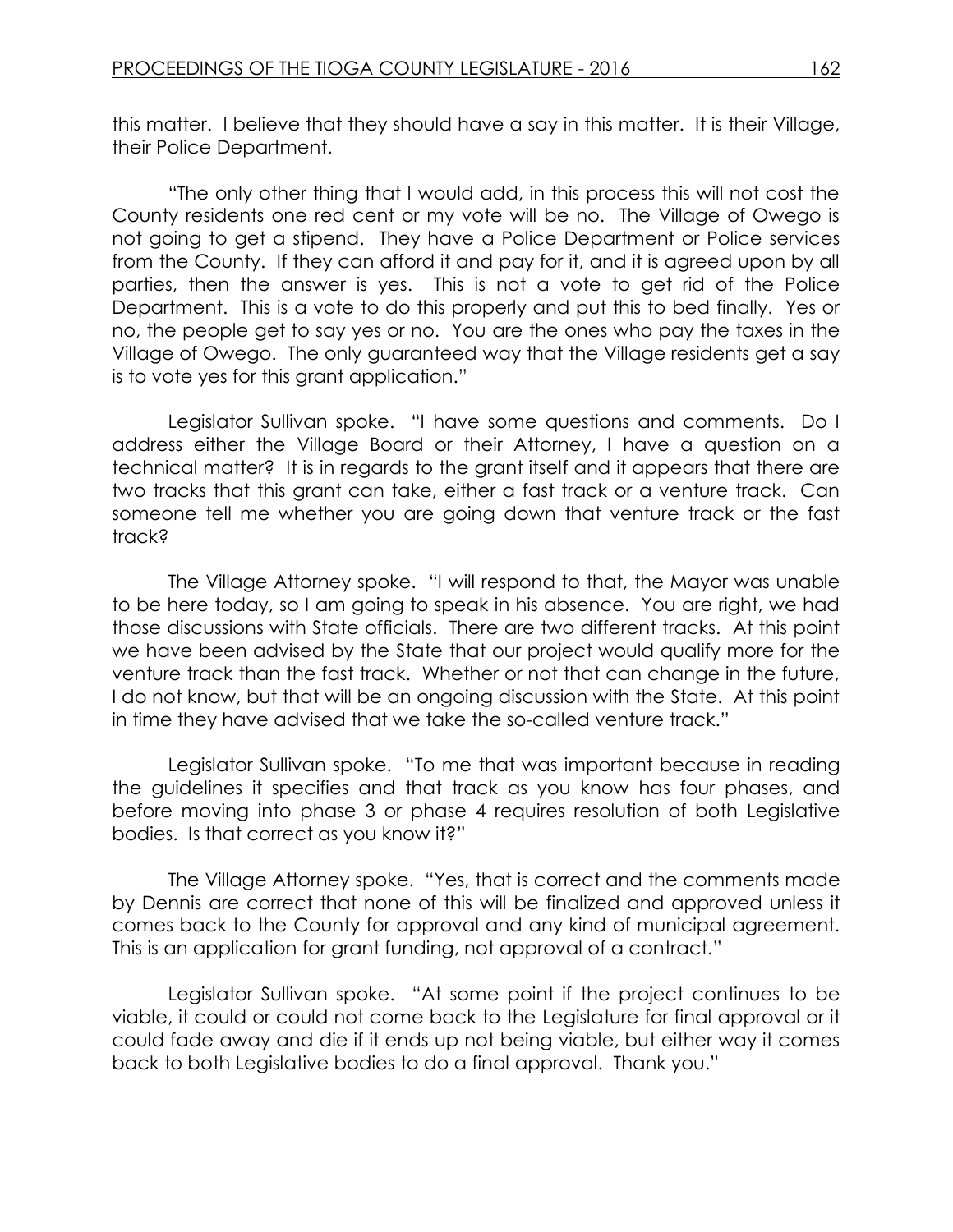Legislator Standinger spoke. "I understand fully that there are a lot of political situations currently ongoing in the Village involving the Police Department and I am not going to go into these details, but relying on my education, which include a Master's Degree in Criminal Justice and also 25 years with the New York State Police and working locally here with the Police Departments, the Country is going towards community policing in Villages and concentrated metropolitan areas. The Village of Owego is a metropolitan area for Tioga County, which requires a different level of policing than is provided by the State Police or the Sheriff's Department, and in light of that it is pretty critical to maintain that level of service for the residents and I think that any study is going to demonstrate that. I think I have basically given you my opinion of this whole situation in regards to that. I am fully aware of all the things that are going on behind the scenes here. Thank you."

Legislator Weston spoke. "I feel that the resolution is for information gathering only. At this point as far as the County is concerned, I firmly believe that it is a home rule decision and the people, the residents, the voting residents of the Village of Owego should be the ones making the decision. Therefore I will vote yes on the resolution to use the outside funds in order to make a determination and then from there the ball court is all empty and vacant and then the teams will come out to do whatever they want them to do or however they want to work or whatever the propositions might be."

Legislator Huttleston spoke. "I was originally going to vote no for this the other day when I found out about it, but since then we had the meeting today, we got the resolution and I made it clear to Dennis, Marte and everybody the purpose of the resolution. It is basically just to apply for a grant and there were some things added to the resolution regarding whether you have a Police Department in the Village or not is up to the residents, and that is what I want to make sure that the residents have that say. It is their Village, it is not my Village. It is your Village and you have the right to have an addendum and vote yes or no.

"All this is doing is applying for a grant and I understand if the grant is approved then there will be a lot of things that will have to be drawn up regarding. First, the residents have got to vote for it and once it is approved then we have to have a relationship between the Tioga County Legislature, the Sheriff's Department, the Mayor and the Village of Owego, but up to this point I think some of the contacts I have, they were not aware and I want to make sure that this is nothing more than applying for a grant, which we do all the time in the County and sometimes you get approval of grants, sometimes you do not. Every Department is constantly applying for grants and I think sometimes if there is a grant out there, if you do not take advantage of it, if it is a helpful grant, then it is good for all parties in the final decision. Thank you."